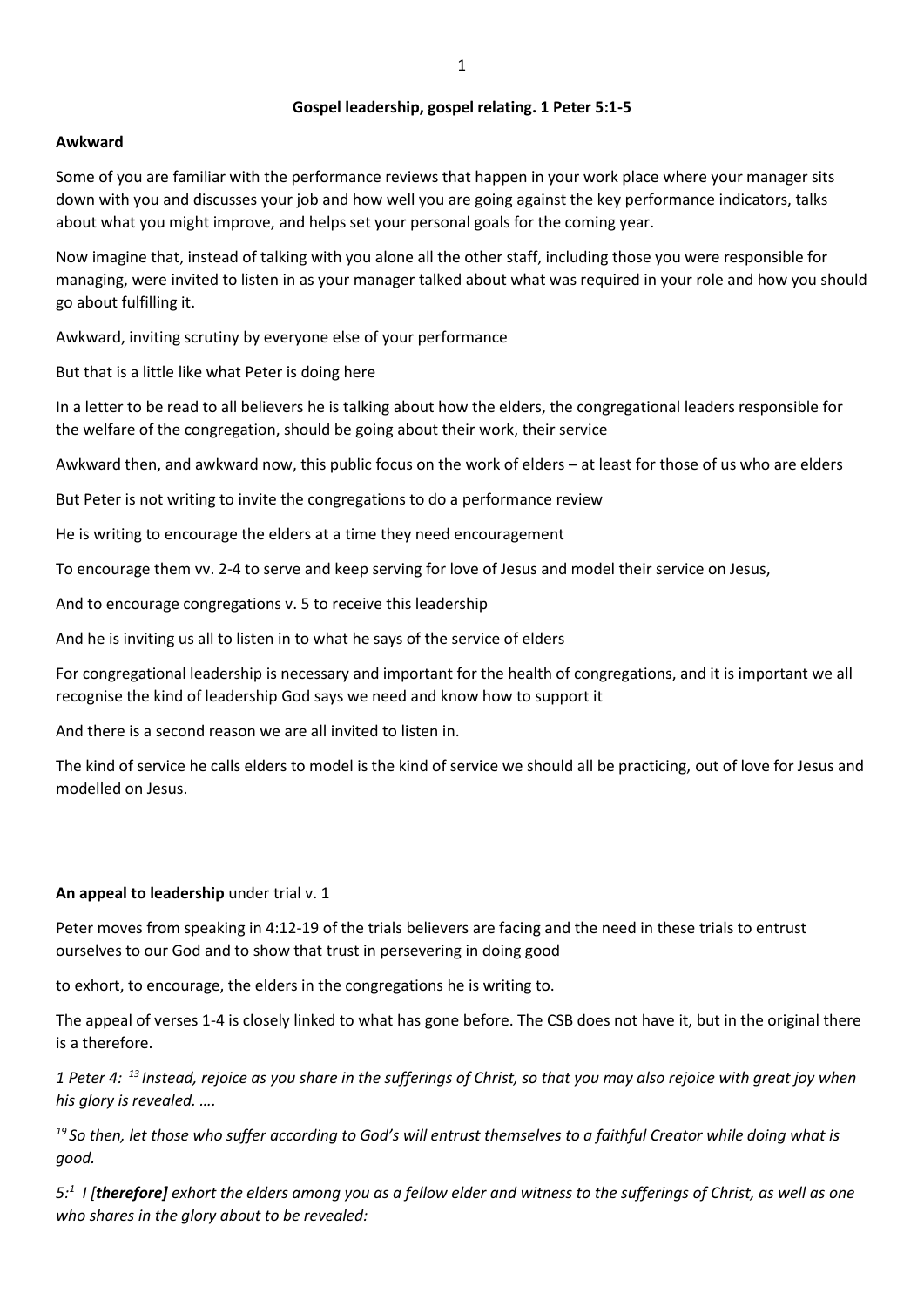And in the light of the need to keep on trusting our faithful Creator and showing this in doing good,

I am now giving you elders this encouragement to keep on with the task entrusted to you, and to keep going about it in a certain way, willingly, eagerly, being examples.

In this context of suffering for doing good the move to focus on the work of elders, those entrusted v. 2 with shepherding God's flock, is understandable.

These trials affect them directly, increasing the demands and risks of their work.

Communities under pressure – imagine not just the isolation we have endured but having your property confiscated, or losing your job, or being tossed out of your home, or harassed in the courts – need lots of care and encouragement in their suffering

And communities under pressure can become critical of each other, start to withdraw and love less, even divide or become susceptible to false teachers with promises of quick relief or teaching compromise with the demands of the culture. There is need for constant reminding of the truth, and encouragement to live by it.

And in persecution it can be the leaders of congregations who are targeted first and repeatedly.

In the face of these demands and risks there is a temptation for congregational leaders, for elders and pastors, to withdraw, to distance from the need, to become less active, reluctant to serve

At the very time congregations most need active pastoring

SO Peter gives the elders this encouragement, exhortation

*1 Peter 1: I [therefore] exhort the elders among you as a fellow elder and witness to the sufferings of Christ, as well as one who shares in the glory about to be revealed:*

Peter introduces his encouragement by outlining his qualifications to speak to them about their role.

He is a fellow elder. That's important. It is always easier to receive advice and encouragement from someone who shares the same responsibilities as you, someone you know knows what they are talking about because they have experience of the work. Peter lets them know he is no armchair critic or ivory tower theoretician. He's on the field, playing the game

And then he says he is a

*witness to the sufferings of Christ, as well as one who shares in the glory about to be revealed:*

Why mention the sufferings and glory of Christ before giving instruction on leadership, which we often think of as a range of pragmatic skills?

It is to put what he is saying in the gospel frame, in the context of the truthfulness of the gospel and the certainty of what it promises.

And Peter knows what he is talking about.

Peter had witnessed the hardship of the Lord Jesus' ministry, the opposition he had faced from the religious authorities, his suffering in the garden, his betrayal and arrest, his mock trials, he had seen the wounds in Jesus' hands and side. [While not recorded as present at the crucifixion – the only apostle recorded as being there is John – he was most likely there, [Luke 23:49]]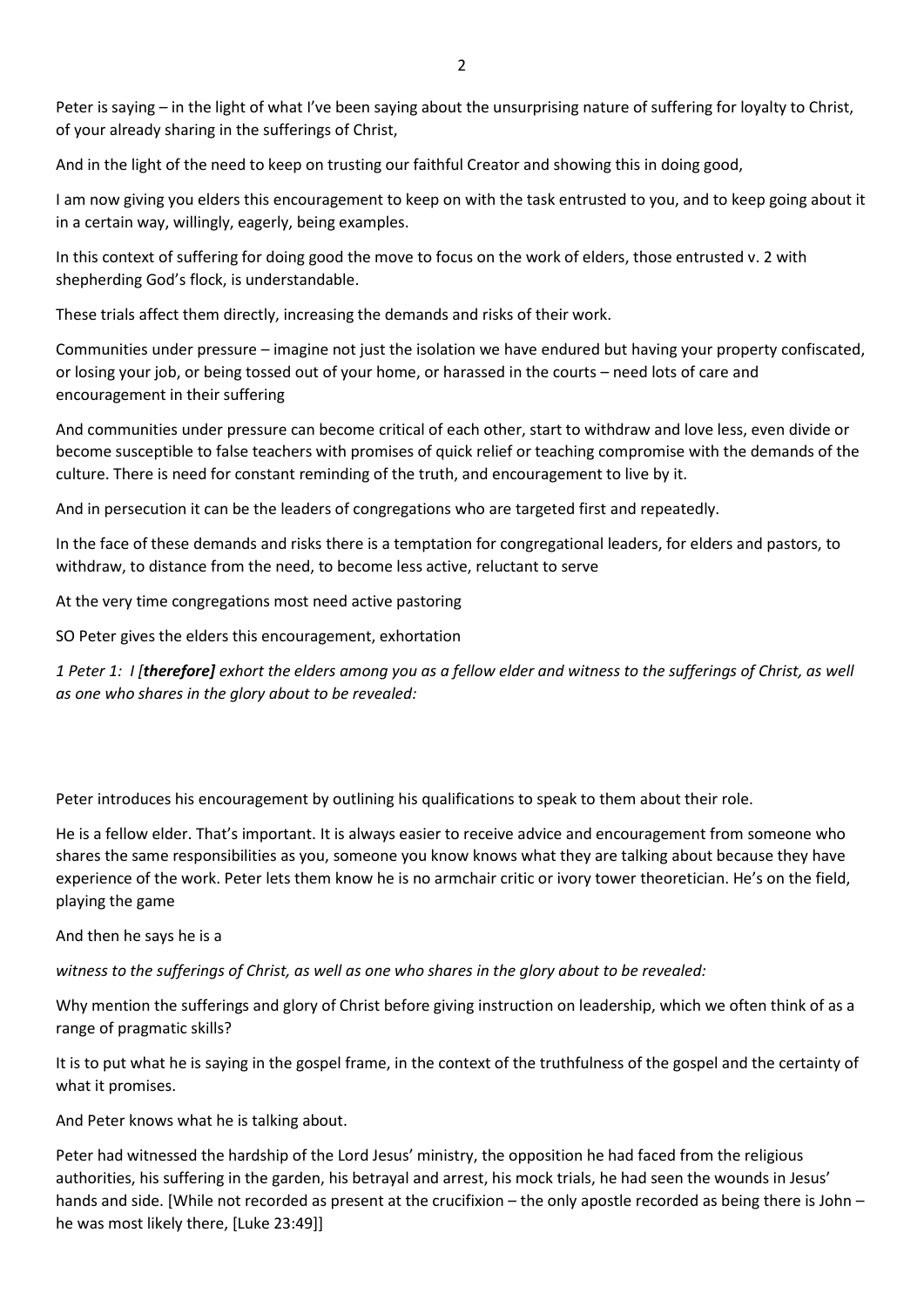He was a witness to the sufferings of the Christ

And He was also convinced of Christ's glory and power, witness as He was of His resurrection and exaltation to the Father's right hand – and so of the coming revelation of His glory

But why does Peter mention these two things specifically as his qualification to give this encouragement to the elders?

It is to bring home not just the truthfulness of the gospel and the certainty of its promises, but the experience of God's grace that is the foundation of all our service.

You see, how can Peter, who denied the Lord Jesus three times despite his boast of faithfulness to the death, call himself a fellow elder? How did he have any role now in Christ's service? How could he be confident of sharing in the glory of the King he had abandoned in need?

Peter's denial of Christ was no secret in the churches. It is an indelible part of the gospel story, recorded in every gospel, known wherever the gospel is told.

So how could Peter the denier now call himself a fellow elder?

It is because, as you heard in the gospel reading from John 21, the Lord graciously restored him by his three fold questioning, graciously assured him of continuing as His follower, gave him that elders role of caring for Jesus' flock by feeding His sheep.

And how was it possible that Peter should be so graciously spared the judgment his denial deserved?

Hearers of the letter have already heard Peter say in chapter 2

*1 Peter 2:24 "He himself bore our sins in His body on the tree; so that, having died to sin, we might live for righteousness."*

Peter is pardoned by the sufferings of Christ He witnessed. He knows the Lord Jesus bore His sins on the cross, was suffering for him.

Fallen once, the confidence He has, so great that he can speak of himself here as already a partner, a sharer, in the coming glory, is confidence in God's grace and the effectiveness of Christ's death to deal with all His sin.

Peter makes his exhortation not just on the basis of his knowledge of the role of elder, but also on the basis of the truth of the gospel, not just the truth of the events but the truth, the certainty, of the grace and pardon it brings.

He puts what he is about to say in the gospel frame for the service he calls for is made possible by Christ, motivated by Christ, modelled on Christ. It comes from knowing Christ in the gospel Peter and the other apostles preach and experiencing in believing that gospel the Lord Jesus' forgiving love and grace

To the elders Peter writes

## **The elders task v. 2**

*2 Shepherd God's flock among you, overseeing not out of compulsion*

Peter's focus will be on the manner in which the elders go about their work, but there is here for us a brief reminder of the elder's task.

It is to shepherd the flock of God.

Calling God's people God's flock is a way of speaking about believers that has a rich Old Testament history.

It says God's people belong to Him, and He cares about them and is active to protect and provide for them.

Peter can use this term for believers in Jesus because there is only one people of God, and the Lord Jesus is the good shepherd whom God promised in Ezekiel 34 would gather all God's people.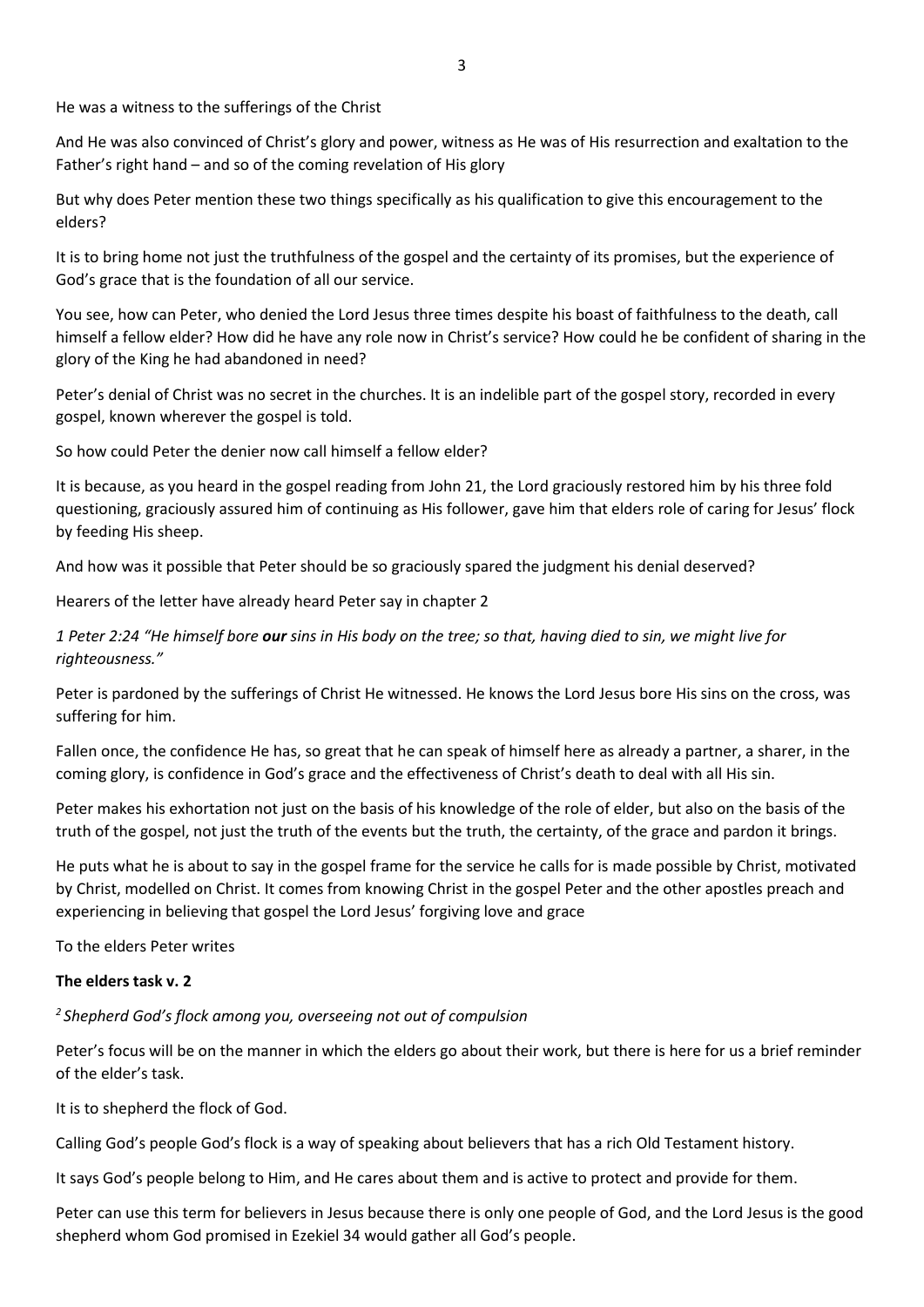[Genesis 48:15, 49:24; Psalm 100:3; Psalm 28:9; Isaiah 40:11; Psalm 23, Ezekiel 34, John 10:7-18]

This is a reminder that elders are not owners, but accountable servants, as shepherds appointed by God to tend His flock. As Paul says to the Ephesian elders

*Acts 20: <sup>28</sup> Be on guard for yourselves and for all the flock of which the Holy Spirit has appointed you as overseers, to shepherd the church of God, which he purchased with his own blood.*

The chief responsibility of a shepherd is to feed the sheep. The chief responsibility of an elder is to keep God's flock strong and healthy by ensuring a good diet of gospel truth, of the teaching of the word of God, known and applied to our lives.

That was the task entrusted by Jesus to Peter – feed my sheep.

It is the one skill, amidst a whole group of character qualifications looked for from elders in Timothy and Titus

*1 Timothy 3: <sup>2</sup>An overseer, therefore, must be above reproach, the husband of one wife, self-controlled, sensible, respectable, hospitable, able to teach,*

*Titus 1: <sup>9</sup> holding to the faithful message as taught, so that he will be able both to encourage with sound teaching and to refute those who contradict it.*

That faithful teaching is the key to the health of the flock, and the key to protecting the flock from false teaching, from the fierce wolves who will want to devour and scatter the Jesus' followers [Acts 20:28-29, Titus 1:9].

But the image of shepherd also tells us that this is not one-off teaching. The task of a shepherd is constant. Sheep need to keep on eating, day after day. God's people need to keep hearing God's word all their lives.

Shepherds need to be diligent and persevering in their work, and shepherds must also be vigilant, for they oversee the flock. That is, they must keep an eye both on individuals and the general circumstances of the flock to ensure its ongoing health and safety.

So elders also need to make sure the congregation as a whole is operating as it should , anticipating challenges, dealing with disruptions, giving thought to long term provision of healthy teaching, and also practicing discipline, dealing with behaviour that wounds individuals and the congregation's reputation, Christ's reputation in the community.

Elders are to shepherd and oversee God's flock.

# **The Manner of their service. Vv. 2-3**

But Peter's purpose is not to give a comprehensive list of the elders' responsibilities. He is talking to people already engaged in the task – they know already what is involved.

His emphasis instead is on the way elders are to keep on carrying out the responsibility given to them

*not overseeing out of compulsion but willingly, as God would have you; not out of greed for money but eagerly; <sup>3</sup> not lording it over those entrusted to you, but being examples to the flock.*

Not compulsion, but willingly

Not out of compulsion, but willingly.

Elders are not to be reluctant conscripts, people who wish they were doing something else, only doing it because someone else thought it would be a good idea for them to serve in this way.

They are to serve willingly, deliberately, because they have freely chosen to.

Now, when you consider the difficulties and dangers of the job, especially where there is persecution for Christ's sake, why would you, should you, be willing – as God would have you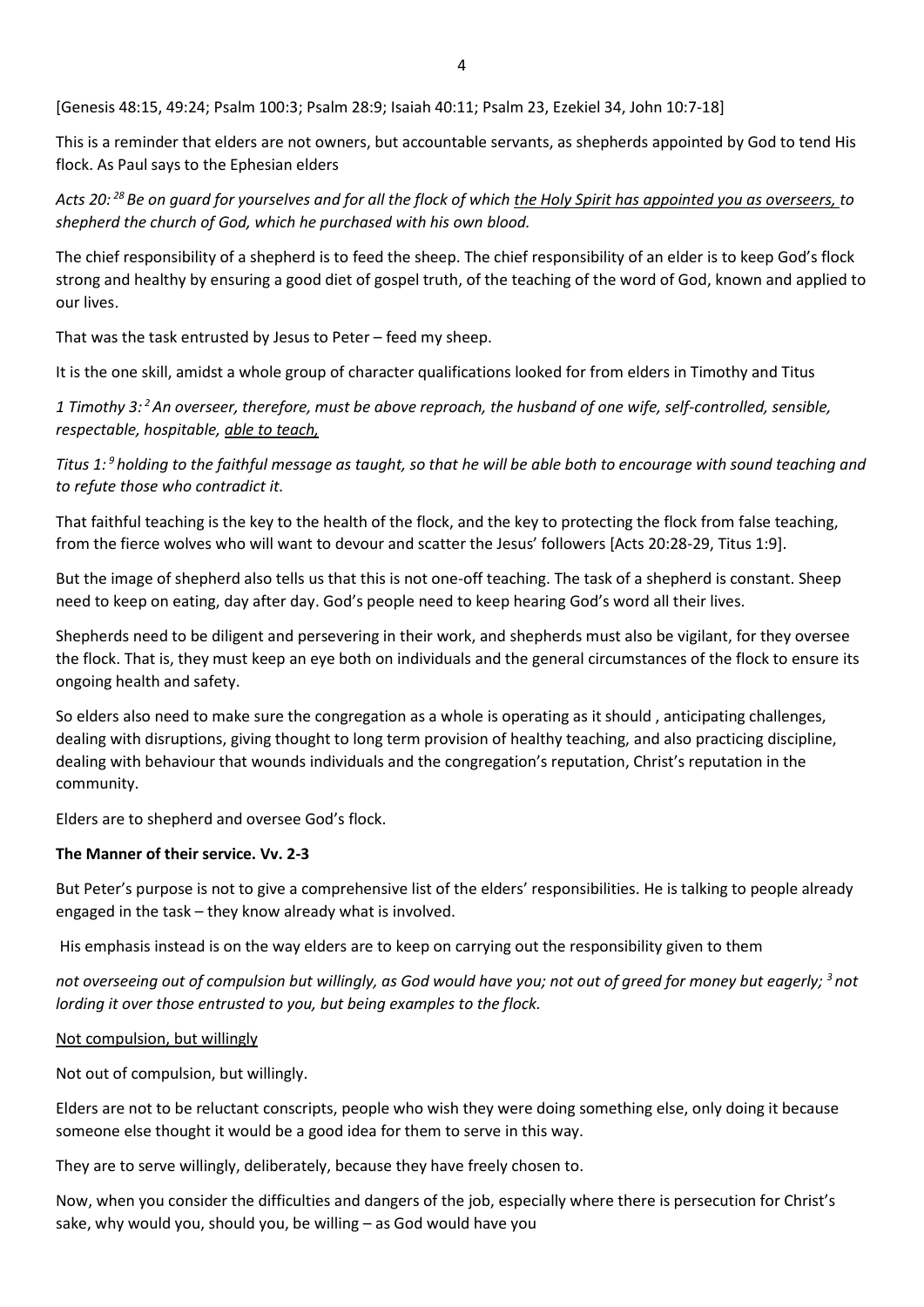Think again of that dialogue between our Lord and Peter where Peter was entrusted with the task of feeding Jesus' sheep. What was the one question our Lord asked of Peter?

Source – *John 21: <sup>15</sup>When they had eaten breakfast, Jesus asked Simon Peter, "Simon, son of John, do you love me more than these?"*

*"Yes, Lord," he said to him, "you know that I love you."*

*"Feed my lambs," he told him. <sup>16</sup>A second time he asked him, "Simon, son of John, do you love me?"*

*"Yes, Lord," he said to him, "you know that I love you."*

*"Shepherd my sheep," he told him.*

*<sup>17</sup>He asked him the third time, "Simon, son of John, do you love me?"*

*Peter was grieved that he asked him the third time, "Do you love me?" He said, "Lord, you know everything; you know that I love you."*

*"Feed my sheep," Jesus said.*

Do you love me?

And Peter's answer – 'you know that I love you'

Love of Jesus was the source of Peter's willingness to serve as an elder, a pastor, source of his willingness for a service our Lord told Him would end in His death

Love of Jesus because we too know His forgiving love should also be the source of every elder's willing service.

This is the way God would have it, for the Lord Jesus, the Son of God, who willingly served us in His death and has graciously forgiven us, deserves to be loved, loved as God is to be loved – with all heart, mind, soul and strength

And where we love Him we will be willing to serve Him

True for all of us

Our Lord who loved us and gave Himself for us is not honoured by grudging, reluctant service

But Willing, freely chosen, service

If we are to keep on serving as God would have us love of Jesus, nurtured by constant remembrance of and thankfulness for His love in His death for us and calling us as the living Lord to Himself, must be daily renewed in us.

We serve Willingly, and

*not out of greed for money but eagerly;*

Greed for money – elders are not to serve out of self interest, for material, present benefit

Greed for money is a reminder that Peter is not talking about theoretical dangers to an elders service. When he is warning of a dispiriting reluctance, and greed, and abuse of authority, he is warning of real corruptions of Christian leadership.

You probably know that already from your own experience – but if not just watch American Gospel with its exposure of the greed of preachers like Kenneth Copeland and Benny Hinn

Congregations should supply those elders they have set apart for full time preaching with a living, as Scripture makes clear– 1 Cor. 9:7-14, Gal. 6:6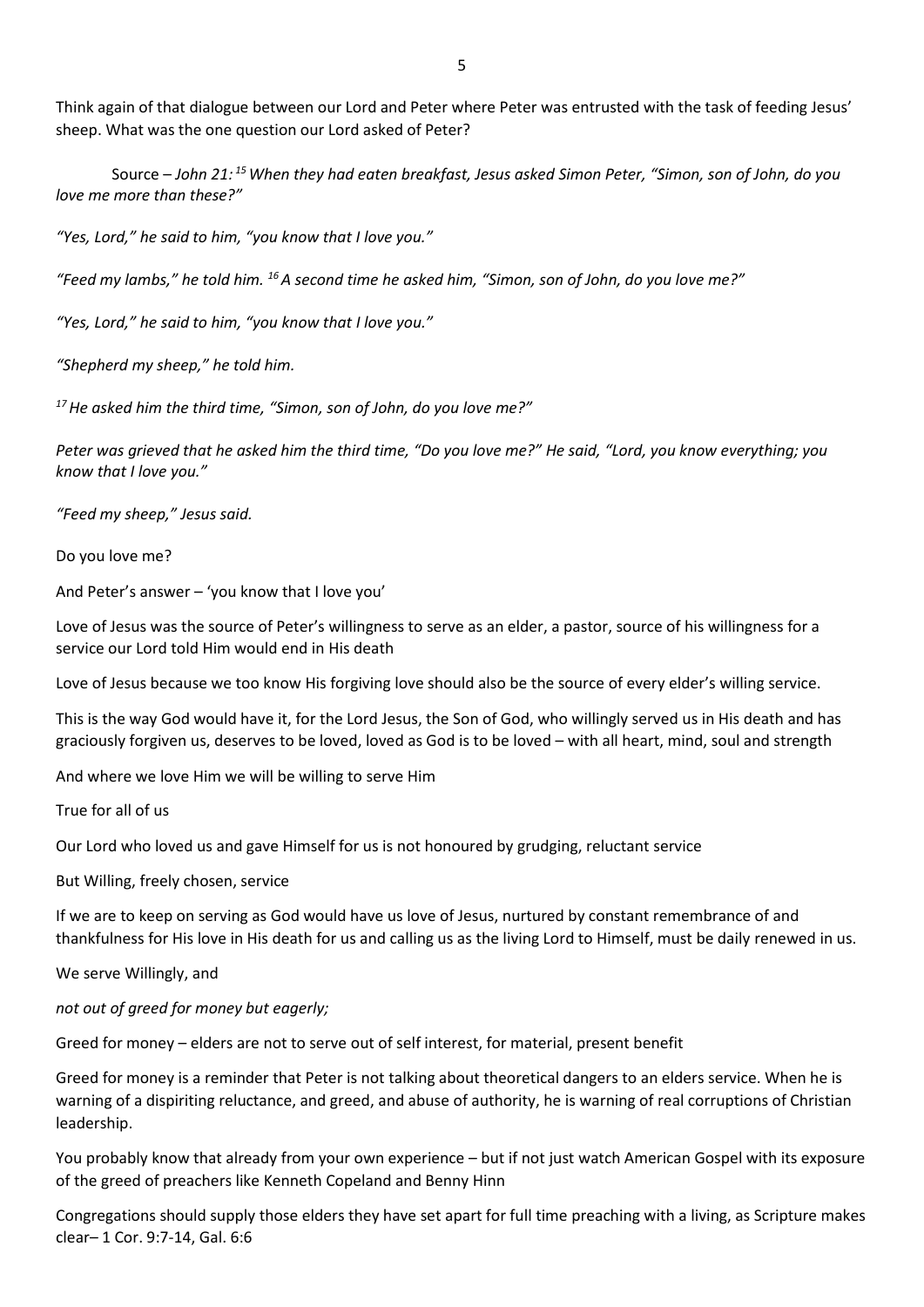But greed should not motivate their service

Elders can't have a calculated commitment, that measures their commitment to the flock by the return, the benefits, they can get from them.

But there is a danger as the years go by that calculation can creep in, that pastoring, shepherding God's flock becomes routine, just another job, and the rewards are looked for, not in doing the job itself but in externally, the rewards found in other jobs – the prestige, the salary, the holidays, the retirement plan

Instead of being greedy for money elders should be eager to serve, eager to meet the needs of others, not use them

Why?

Again the answer is Jesus. If you love the Lord Jesus, you will love His people.

When you fall in love with someone – a bloke, with a girl – and you realise that she loves her Mum and Dad – don't you work hard to look after them when they visit, to make them comfortable. Not so much to create a good impression with them, but because you love their daughter, and what matters to her now matters to you.

Jesus' sheep, our fellow believers, are dear to Him, people for whom He died [1 Cor. 8:11, Romans 14:15]. We should want their health and growth, their safety and peace, for Jesus' sake.

And in serving them, you know you are serving the Lord Jesus [Matthew 25:40]

*Matthew 25: <sup>40</sup> "And the King will answer them, 'Truly I tell you, whatever you did for one of the least of these brothers and sisters of mine, you did for me.'*

How can the Christian heart, one that knows the wonder of being forgiven, of the love of the Lord Jesus in giving Himself to give us eternal life, not be eager to serve the Lord in serving His people?

And we know He is a faithful Master, for whom no service will be overlooked, even giving a cup of cold water to one of his followers [Matthew 10:42]

Opportunities to serve the Lord Jesus now are opportunities to be like the first two servants in the parable of the talents [Matt. 25:14-30], to be those who hear 'Well done good and faithful servant, enter into the joy of your Master." Because they seized their opportunities to serve while they could.

We should serve eagerly, because we love Jesus' people for Jesus' sake, and we know our Lord is a faithful Master.

How should elders go about their task? Willingly, eagerly

*not lording it over those entrusted to you, but being examples to the flock.*

Loving the Lord Jesus, and loving His people for Jesus' sake, elders are to serve like the Lord Jesus, who made Himself an example for us of service.

Lording it over speaks of gaining domination over others, subduing them to serve your will. This is wanting leadership so you can get your own way and satisfy your ego. It can manifest in abusive, bullying leadership.

These leaders think they are a class apart, and different rules apply to them and to those in their care. IT is do as I say, not as I do.

They are less shepherds than CEO's achieving the corporate goals, generals winning victories, star performers bringing in the crowds – and they are in positions of leadership in churches, often wanted in leadership, their behaviour excused on the basis of the results they achieve [cf. The Rise and Fall of Mars Hill]

But the elders who shepherd the Lord's flock are to be examples

Examples firstly of what it is to be one of the Lord Jesus' sheep. We have seen in 1 Peter the life the Lord calls for from His people.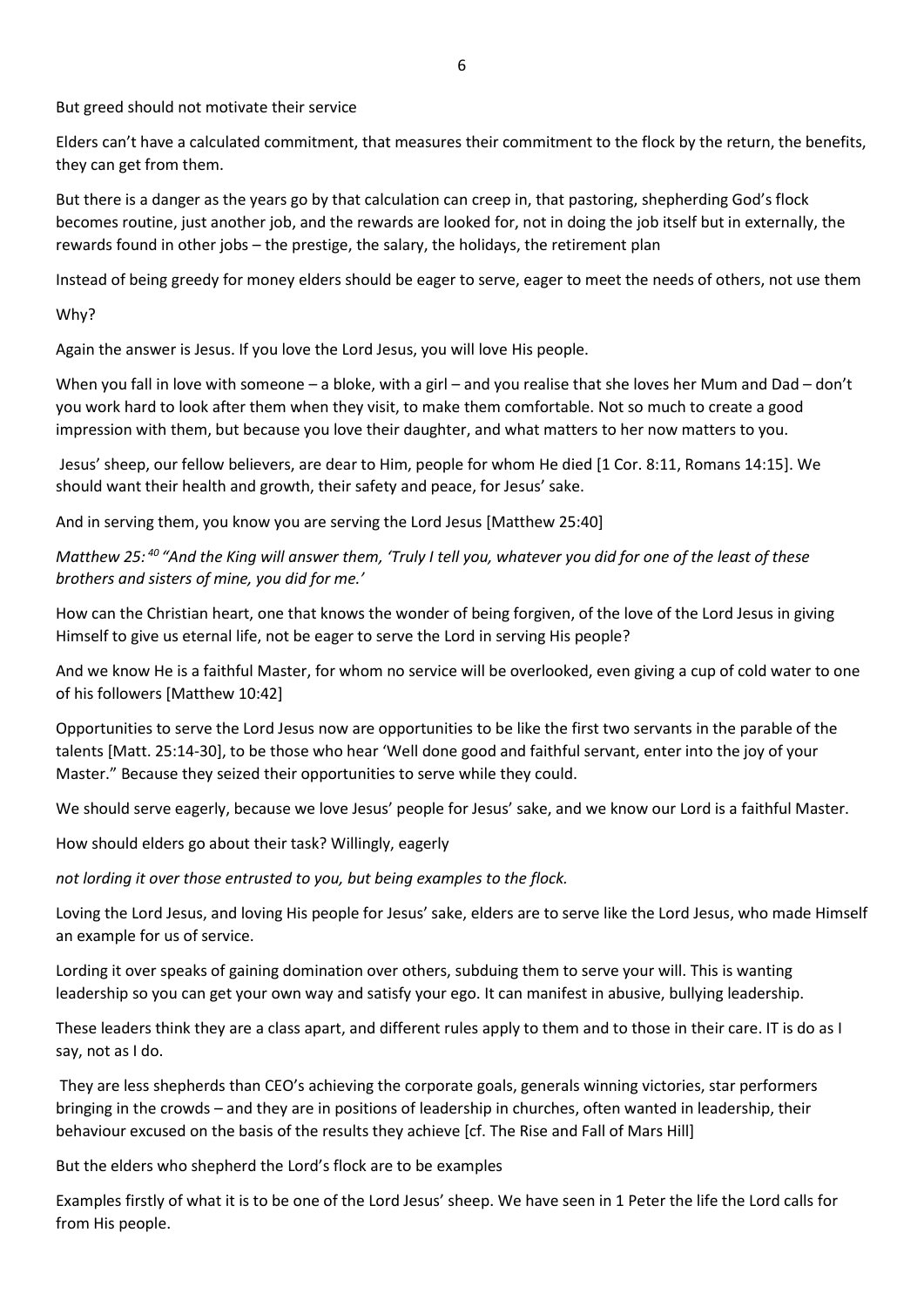And so they are to be examples in persevering in doing good even if it means suffering

Of love and hospitality [4:7-11]

Of a godly life lived in the fear of the Lord 1:14-17

Of a life that submits to authority 2:13-17

Of disciples who are always willing to give a defence for the hope they have 3:15-16

And they are also to be examples of what it is to serve in serving willingly, eagerly, humbly, examples of following the example of the Lord Jesus.

It is the Lord who gave and set the example of leadership as service. When his disciples were seeking greatness

*Mark 10: <sup>42</sup> Jesus called them over and said to them, "You know that those who are regarded as rulers of the Gentiles lord it over them, and those in high positions act as tyrants over them. <sup>43</sup> But it is not so among you. On the contrary, whoever wants to become great among you will be your servant, <sup>44</sup> and whoever wants to be first among you will be a slave to all. <sup>45</sup> For even the Son of Man did not come to be served, but to serve, and to give his life as a ransom for many."*

And on the night before He died, having washed his disciples feet, a sign of his coming death for them, Jesus

*John 13: <sup>12</sup>When Jesus had washed their feet and put on his outer clothing, he reclined again and said to them, "Do you know what I have done for you? <sup>13</sup> You call me Teacher and Lord—and you are speaking rightly, since that is what I am. <sup>14</sup> So if I, your Lord and Teacher, have washed your feet, you also ought to wash one another's feet. <sup>15</sup> For I have given you an example, that you also should do just as I have done for you.*

*<sup>16</sup> "Truly I tell you, a servant is not greater than his master, and a messenger is not greater than the one who sent him. <sup>17</sup> If you know these things, you are blessed if you do them.*

Elders are to be an example to all in their service, an example of being directed by the example of Jesus.

Peter publicly focuses in vv2-3 on the way elders are to serve for

Exhorting elders to serve willingly, eagerly, by being examples, keeps the love of Jesus, the love of Jesus' people, and the authority of the example of the Lord Jesus, right at the heart of congregational life – it keeps us as the people of the Lord Jesus

#### And these things

Love of Jesus because of His love of us

Love of Jesus' people for Jesus' sake

Following Jesus' example

Should be what motivates and guides your own service, whatever it is.

And all of us, every believer, is called to serve [Gal. 5:13] one another in love

*1 Peter 4: <sup>10</sup> Just as each one has received a gift, use it to serve others, as good stewards of the varied grace of God.*

You can make your own assessment of the eldership here but this is the kind of eldership we should

Recognise and welcome

Motivated by Christ, modelled on Christ, and rewarded by Christ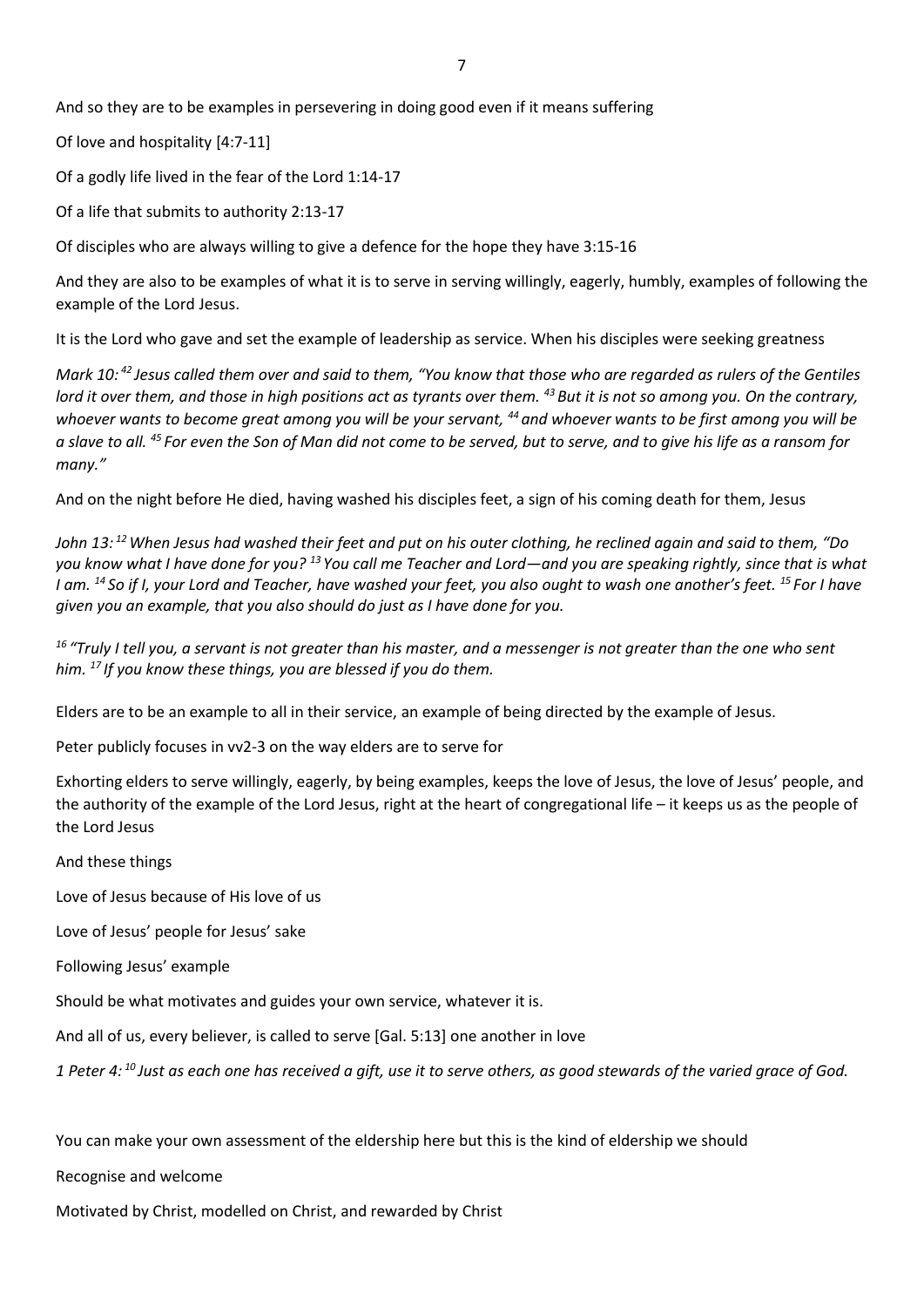## **Rewarded by Christ v. 4**

*<sup>4</sup>And when the chief Shepherd appears, you will receive the unfading crown of glory.*

The Crown or wreath, whether of gold or celery leaves, was given in those times in recognition of achievement, of victory – in athletics, in war, in civic benefaction

And Peter is in no doubt that those who serve their Lord faithfully in caring for His people

Will receive that crown, the unfading crown – whose honour will never tarnish, whose joy will always be fresh, whose achievements will never be forgotten

Peter's confidence of this is sustained not by the deserving of our service, but by the faithful grace and steadfast love of our Lord that is the basis of His own confidence

And every believer's confidence of being saved at the last day

But we should be zealous for that crown, or to use Paul's illustration in 1 Cor. 3:11-15

We should be zealous to build with costly materials that will survive the testing fire, to not be casual about serving Jesus, giving him what we can afford after we have pursued our own interests, but to give Him our best in willing, eager, service of His people.

Peter is calling in vv. 1-4 for elders to serve

motivated by experience of Christ in the gospel – of His grace

to serve for love of Jesus

and to model our service on the Lord Jesus who did not come to be served but to serve

And this gospel shaped leadership will be most effective in a congregation where it meets gospel shaped relating.

#### **Gospel relating**

*5 In the same way, you who are younger, be subject to the elders. All of you clothe yourselves with humility toward one another, because*

## *God resists the proud but gives grace to the humble.*

The fact that congregations have elders tells you that there is order in congregational life, where some are entrusted with the responsibility to promote the well being of the whole congregation, and so have authority in the congregation to teach and govern, and others are called to voluntarily submit to that teaching and governing for the good of all.

Peter focuses on the younger being subject to their elders, here meaning the elders of the congregation.

The younger may be the part of the congregation that might find it most difficult to submit themselves to the elders, perhaps because of impatience, but they are not the only ones called to voluntarily submit.

Here the part stands for the whole. IF they are to submit, so all are to submit

This call to respect the order in the life of the congregation is at one with his call to recognise authority in other contexts like the state and the family

For us all to submit to the governing authorities [2:13], and for slaves to submit to their masters [2:18], and for wives to submit to their own husbands [3:1]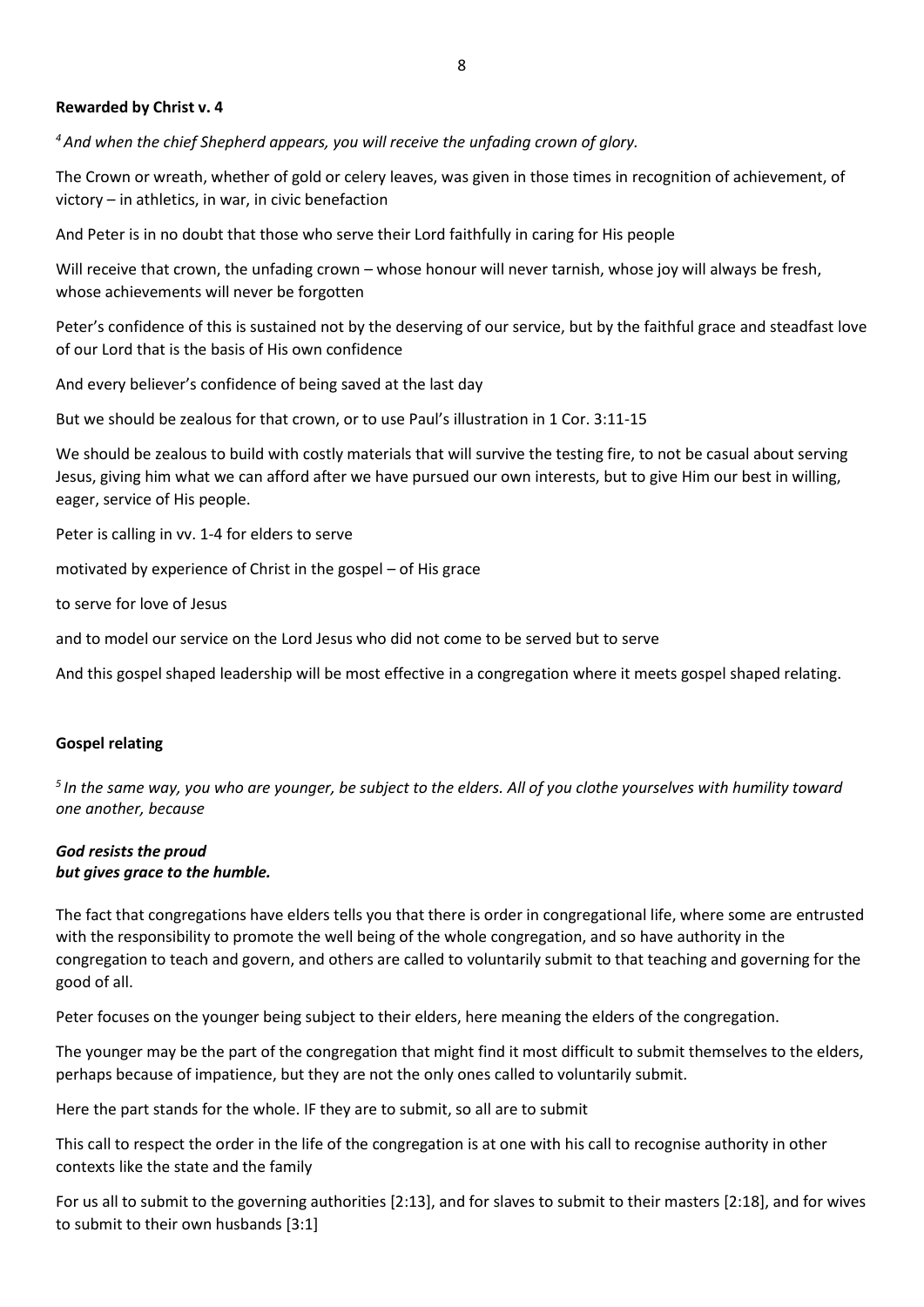That idea of order in relationship was accepted and expected in Peter's day. It is more troubling for us. As a society, we are resistant to ordered relationships where the responsibility of one might be to exercise authority, and the other to voluntarily submit. All authority is seen is seen as oppressive and we are very conscious of the reality of abuse of authority.

And we glorify youth as a source of innovation, and often as less corrupted by the conforming pressures of a culture. So we can easily gloss over this teaching – it is very counter cultural

Yet, especially under pressure, and in a culture that is suspicious of Christians, where the actions of one or some can effect the reputation of us all [Jesus is my mask – proud nonsense]

It is good to voluntarily submit to those entrusted with the responsibility for the welfare of the congregation. It allows for considered responses to challenges and helps preserve the unity that makes love easier.

And we submit recognising that what is being asked for in relating to leadership is an expression of the way we should all relate to each other, a way of relating founded in the gospel.

## **The way we should all relate**

*All of you clothe yourselves with humility toward one another, because*

## *God resists the proud but gives grace to the humble.*

Clothe yourself in humility. The idea of putting on humility as a garment is not suggesting that humility is not the real you, just something you put on for show.

It is the idea that when others are relating to you what they encounter is humility, that this is what they experience in their relating with you all the time because this is the way you are, or what you are becoming.

To relate to others with humility is, in Paul's words in Philippians, to

*Philippians 2 If, then, there is any encouragement in Christ, if any consolation of love, if any fellowship with the Spirit, if any affection and mercy, <sup>2</sup>make my joy complete by thinking the same way, having the same love, united in spirit, intent on one purpose. <sup>3</sup>Do nothing out of selfish ambition or conceit, but in humility consider others as more important than yourselves. <sup>4</sup> Everyone should look not to his own interests, but rather to the interests of others.*

More important means 'higher in status', more deserving of honour and consideration than yourself

For example - If you were at school and the headmistress came into the room – you would offer her the seat.

If your boss is in the meeting, you would let them speak first and not interrupt them

We are to treat all our brothers and sisters with that courtesy

And Consider their interests, what will promote their well being, their discharging their responsibilities – and act to promote those interests

Why – because of the gospel and our experience of the gospel

# *God resists the proud but gives grace to the humble.*

Proverbs 3:34 is a targeted summary of what has been proven true for ever in the gospel of our Lord Jesus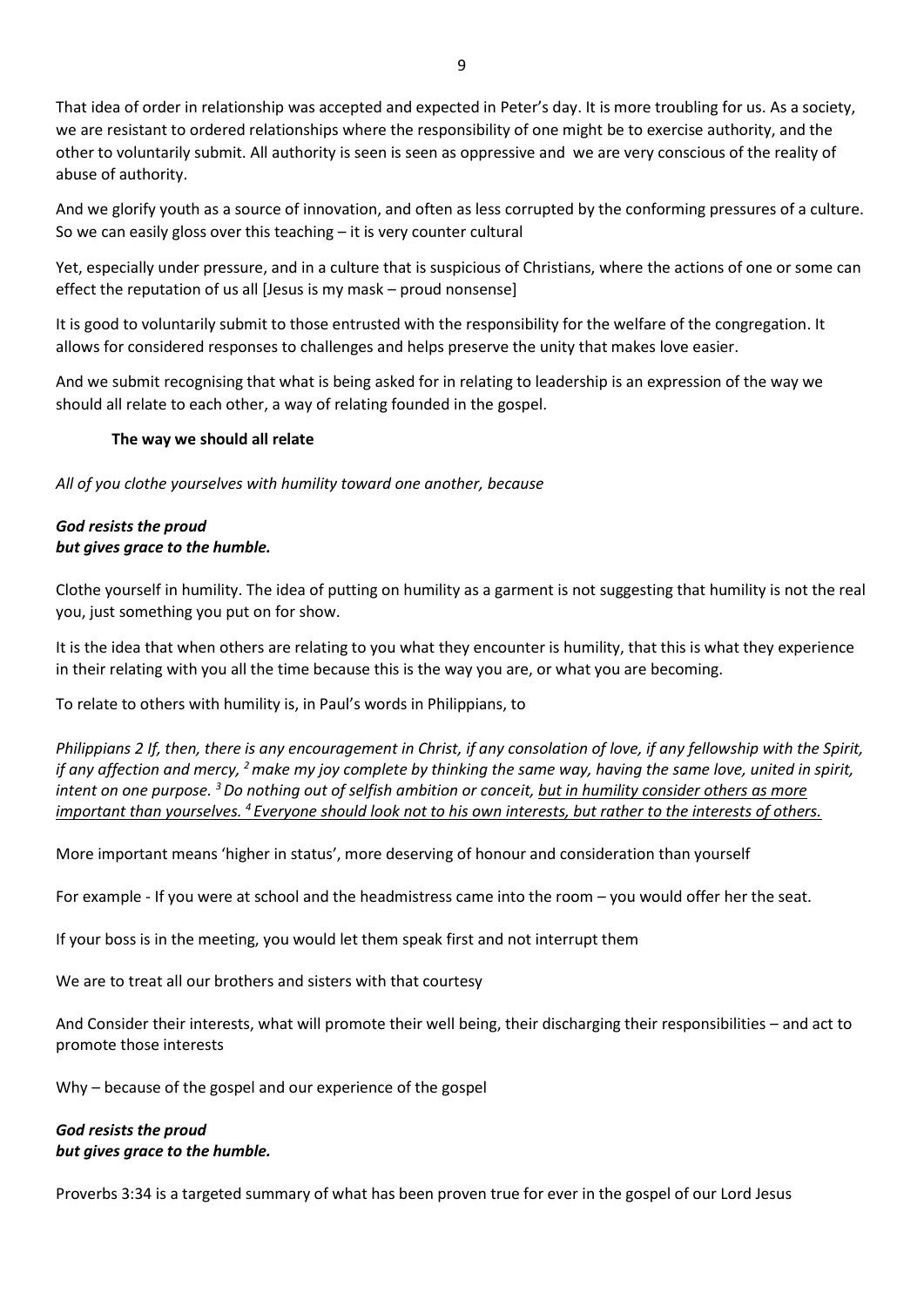It has been proven true by the events the gospel recounts. The proud who condemned Jesus did not get their own way, but ensured by their actions their judgment

And Jesus, who humbled Himself, was exalted above all. [Phil. 2:5-10]

*<sup>5</sup>Adopt the same attitude as that of Christ Jesus,*

*<sup>6</sup>who, existing in the form of God, did not consider equality with God as something to be exploited. 7 Instead he emptied himself by assuming the form of a servant, taking on the likeness of humanity. And when he had come as a man, <sup>8</sup> he humbled himself by becoming obedient to the point of death even to death on a cross. 9 For this reason God highly exalted him and gave him the name that is above every name, <sup>10</sup> so that at the name of Jesus every knee will bow in heaven and on earth and under the earth—*

Believing the gospel the gospel we confess the Lord Jesus humbled Himself, and was exalted by God through His humiliation

And that God gives grace to the humble has been proven true in our experience of salvation through believing the gospel of the Lord Jesus. This is the foundational experience of every believer, what has brought us together as a congregation of God's people.

In the gospel we see Jesus came to call

Not the well -but the sick

Not the strong – but the weak, the poor in spirit

And In believing the gospel we confessed that we are the sick, we are the weak, we are the blind and deaf and the dead in sin

Confessed we are the poor who had no hope in themselves, that we could not save ourselves, make ourselves whole – and only Jesus can

It was as we humbled ourselves to confess the truth of the verdict of God's word on our lives – that we are sinners who deserve death, to be eternally separated from the life and love of God, and to repent – to turn back, confess Jesus is Lord and cry out to Him for the forgiveness He gives that we

Found grace

The Grace of God that forgives

Adopts us as God's children

Assures us of sharing in His glory